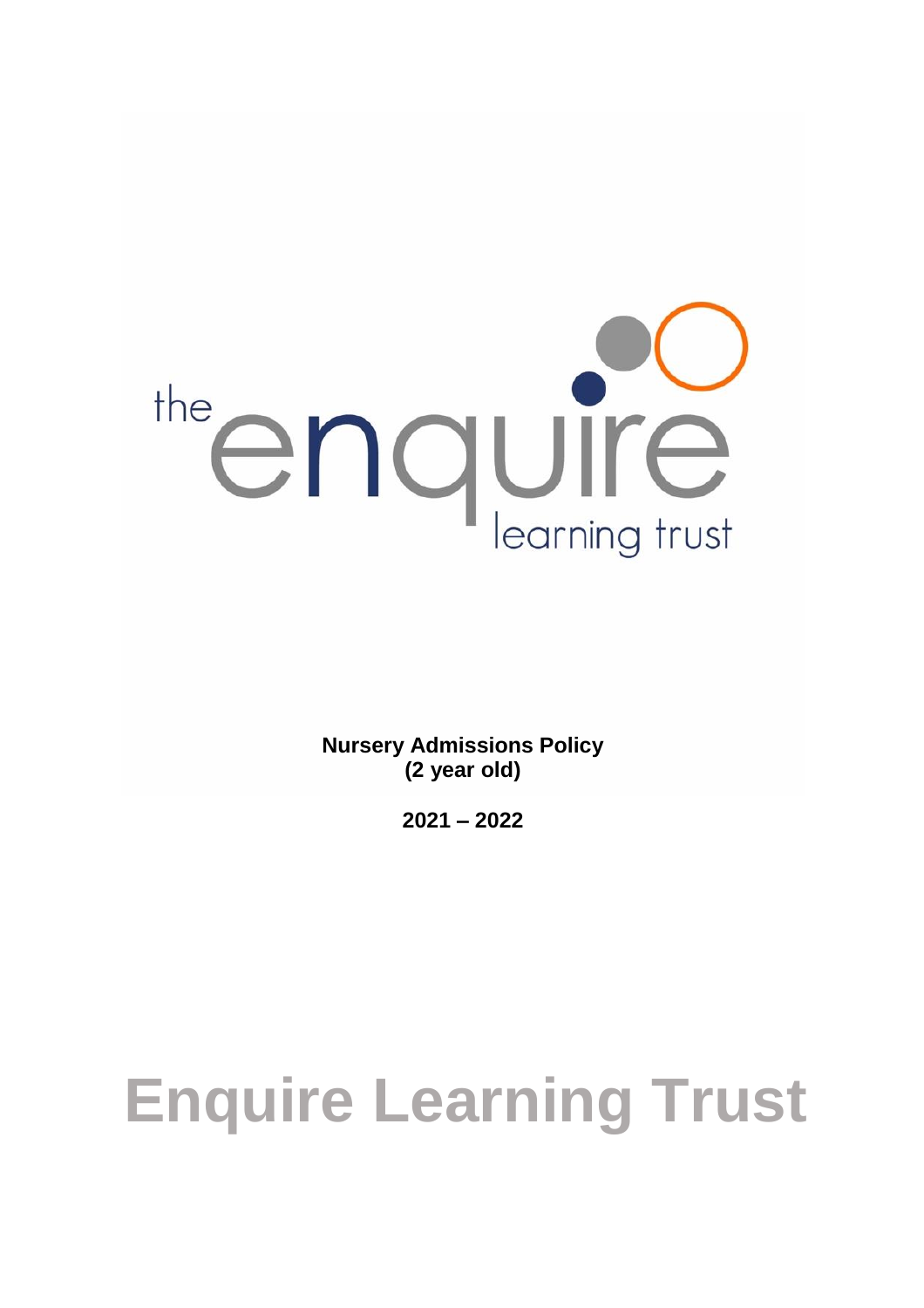

#### **Contents**

|                | Contents                              | $\overline{2}$ |
|----------------|---------------------------------------|----------------|
| 1              | Aims                                  | 3              |
| $\overline{2}$ | <b>Nursery Session Options</b>        | 3              |
| 3.             | Criteria for Admission to the Nursery | $\overline{4}$ |
| 4.             | Application dates                     | $\overline{4}$ |
| 5.             | Part-time and full-time places        | 5              |
| 6.             | Decisions on places                   | 5              |
| 7.             | <b>Home Visits</b>                    | 5              |
| 8.             | Oversubscription Criteria             | 6              |
| 9.             | <b>Reserves Lists</b>                 | 6              |
| 10.            | Leavers during the year               | 6              |
| 11.            | Attendance and loss of Nursery place  | 6              |
| 12.            | Transfer from Nursery into School     | $\overline{7}$ |

## **Version History**

| <b>Date</b> | Author         | Version | Comment |
|-------------|----------------|---------|---------|
| 1.9.21      | Rachel Simpson |         |         |
|             |                |         |         |
|             |                |         |         |
|             |                |         |         |
|             |                |         |         |
|             |                |         |         |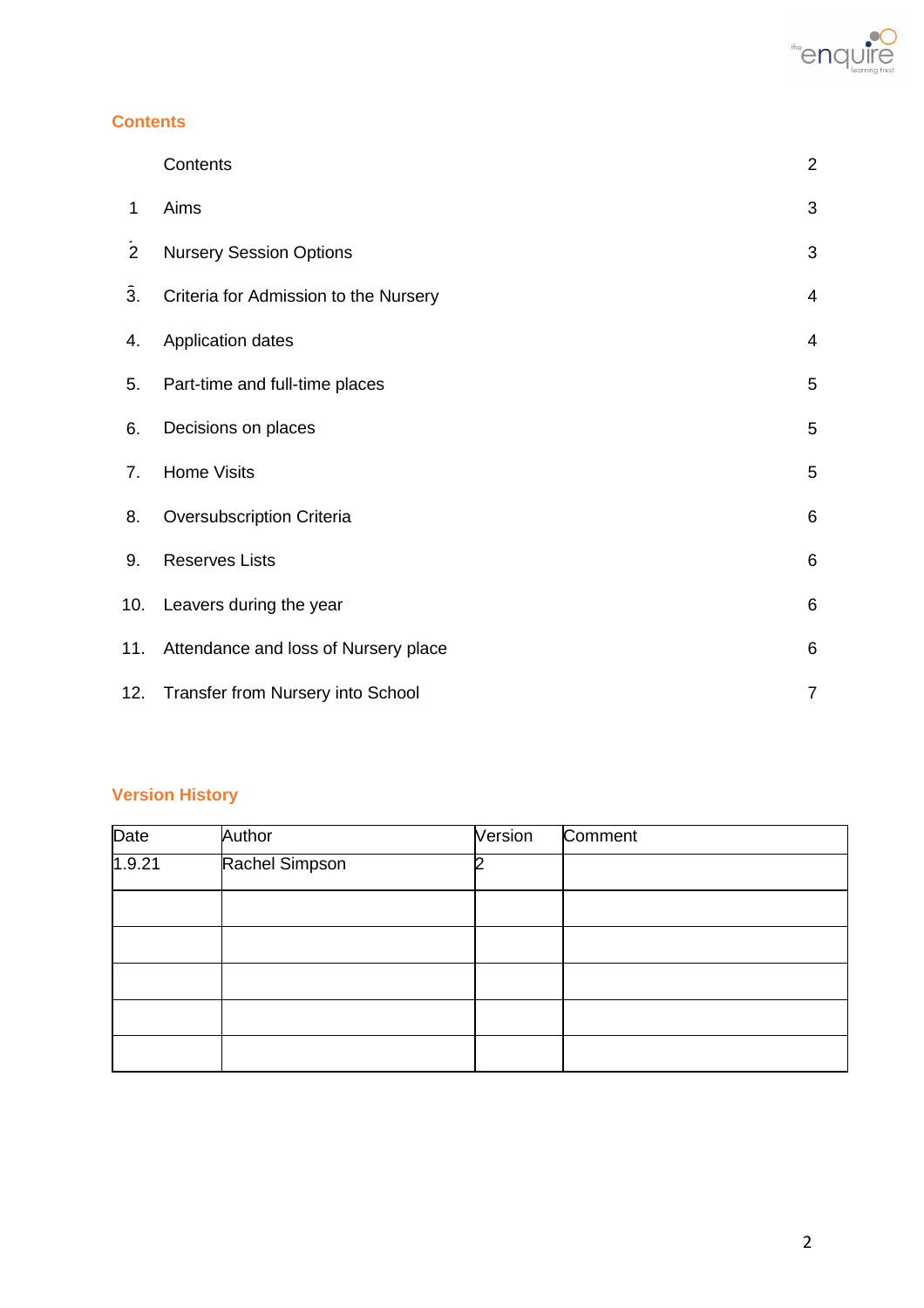

# **1. Aims**

Our aims are:

- 1.1 To ensure access and entitlement to the benefits of high-quality child centred Nursery education on a fair and equitable basis, for children and families in our local community.
- 1.2 To establish an admissions policy governed by clearly defined criteria that may be articulated to parents and other professionals.
- 1.3 To help promote consistency of practice and procedure between Nursery classes in The Enquire Learning Trust.
- 1.4 To ensure, as far as possible, that all children who gain a place will fully benefit from their Nursery education with us, their needs being fully met, whilst we make the very best of our available resources.

# **2. Nursery Session Options**

#### **Admissions policy:**

Admissions are through the Middlethorpe Primary Academy school office on a first come, first served basis with priority given to funded places, until the provision is full (4 x 2 year olds). There is a waiting list in operation.

#### **Hours allocated for 2 year olds:**

Afternoon session 12.20pm – 3.30pm

We will aim to accommodate the needs of families wherever we can, including working in partnership with other providers, splitting funded hours between settings where needed. Parents may use their hours flexibly with prior agreement.

# **3. Criteria for Admission to the Nursery**

The school will offer children a place in the Nursery from the term after their second birthday:

| <b>Child born between</b> | Universal government funding starts    |  |
|---------------------------|----------------------------------------|--|
| 1 September – 31 December | Term beginning on or after 1 January   |  |
| 1 January – 31 March      | Term beginning on or after 1 April     |  |
| 1 April – 31 August       | Term beginning on or after 1 September |  |

Places will be offered according to the criteria in the following order of priority:

- 3.1 Places will be offered on a first come first serve basis in line with the application dates below.
- 3.2 The Nursery will take children from the term after their second birthday.
- 3.3 A child will remain in Nursery until the end of the academic year in which they are 4 years old.
- 3.4 A child's intake into Nursery may be staggered over two or more weeks.
- 3.5 Any spare places will be allocated during the year, as they become available, to children who are in the half-term after their third birthday or older.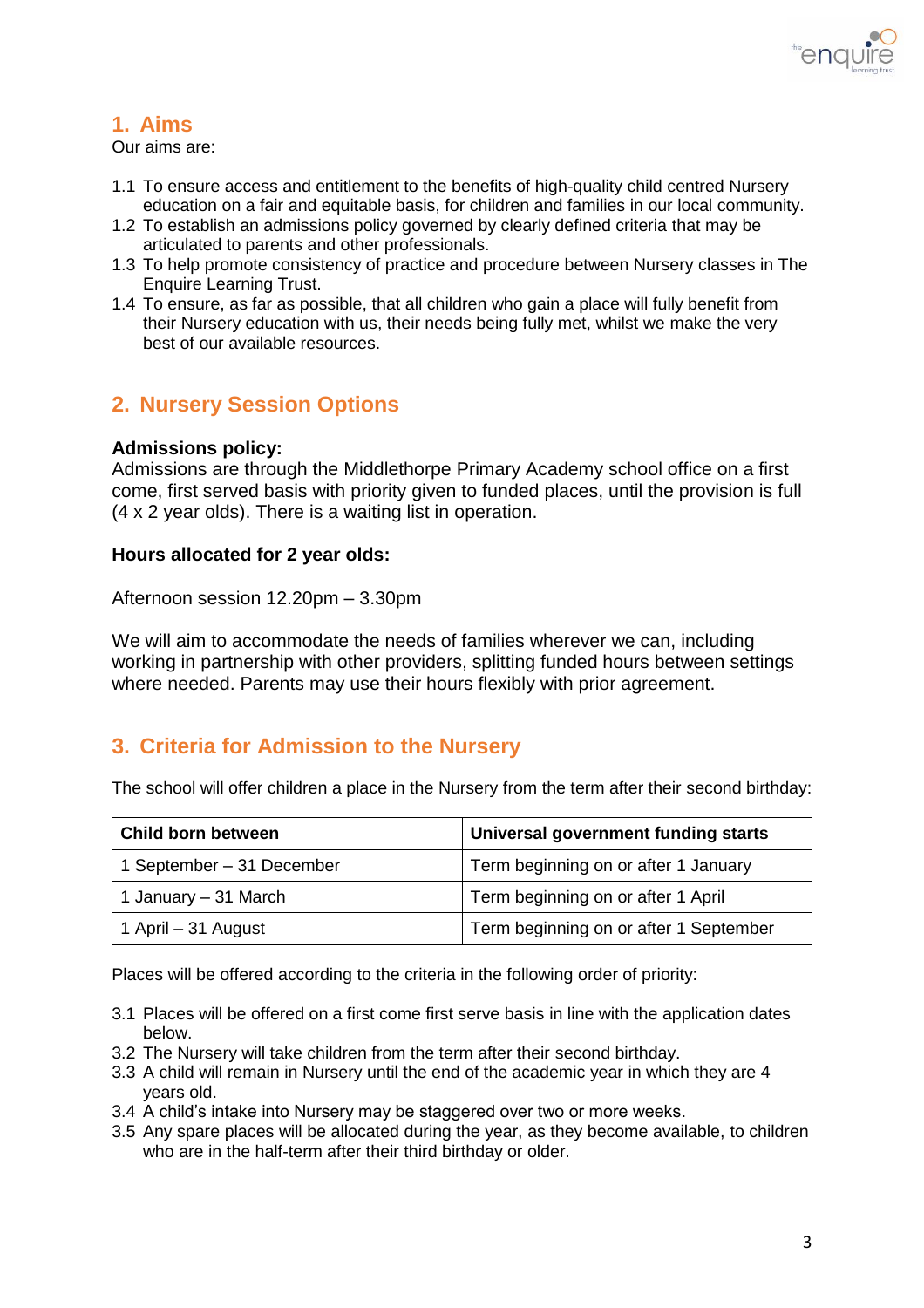

# **4. Application dates**

Applications will be considered throughout the year if places are available.

# **5. Part-time and full-time places**

- 5.1 All children applying to our Nursery are entitled to a part-time place (15 hours a week for 38 weeks of the year) the term after their second birthday.
- 5.2 Full-time places will be given to children whose parent(s) qualify for 30 hours free childcare:

You can usually get 30 hours free childcare if you (and your partner, if you have one) are:

- In work or getting parental leave, sick leave or annual leave;
- Each earning at least the National Minimum Wage or Living Wage for 16 hours a week

This earnings limit doesn't apply if you're self-employed and started your business less than 12 months ago.

You're not eligible if:

- Your child doesn't usually live with you;
- The child is your foster child;
- Either you or your partner has a taxable income over £100,000.
	- You can get 30 hours free childcare at the same time as claiming Universal Credit, tax credits or childcare vouchers.

See - <https://www.gov.uk/apply-30-hours-free-tax-free-childcare>

Information about eligibility and help with the cost of childcare is available from nelincs.gov.uk :

<https://www.nelincs.gov.uk/children-families-and-schools/childcare-and-funding/>

Government tax free childcare:<https://childcare-support.tax.service.gov.uk/>

Most eligibility and funding questions can be answered by Families First Information Service on 01472 326292 (option 1) or email **[fis@nelincs.gov.uk](mailto:fis@nelincs.gov.uk)**

## **6. Decisions on places**

- 6.1 Decisions will be made by The Principal, Rachel Simpson, at the Academy. Decisions to offer a place will be based on the criteria and procedures laid out in this admission policy.
- 6.2 Decisions will be final and there is no right of appeal.
- 6.3 The offer of a nursery place DOES NOT mean automatic entitlement to a place in one of the Reception Classes.
- 6.4 Parents/Carers who accept a place, will be expected to commit to taking up the place for the rest of the academic year.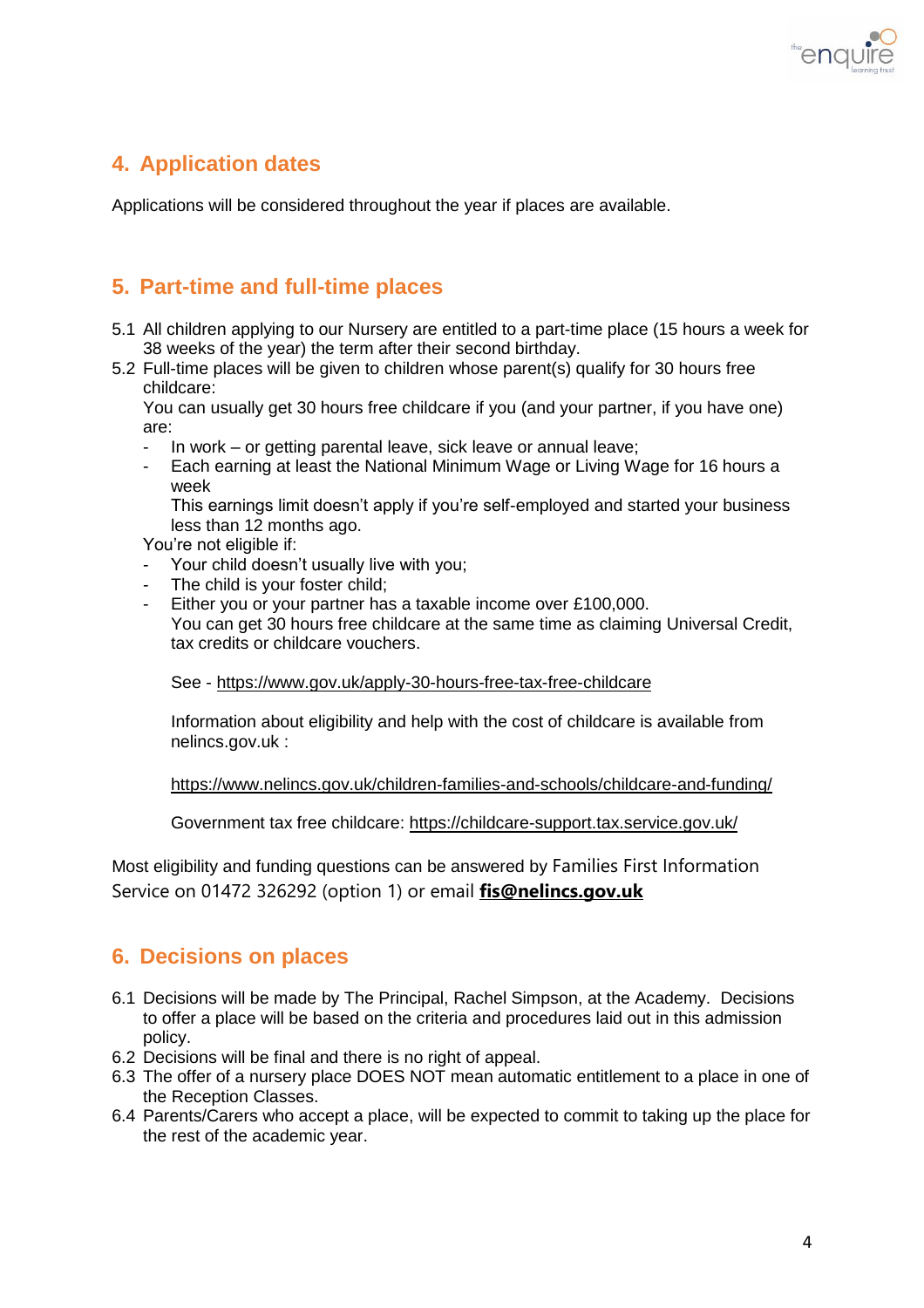

# **7. Home Visits**

7.1 These may be made before a child takes up their place.

## **8. Oversubscription criteria**

- 8.1 Children who, at the time of admission, are in the care of a local authority or are provided with accommodation by the authority (looked after children). Also, children who were previously looked after but ceased to be so because they were adopted, or became subject to a residence order, child arrangements order or a special guardianship order. This includes children in these situations outside of England.
- 8.2 Children who will be 3 the soonest in the academic year of their admission.
- 8.3 Children who have an Education Health and Care Plan which names the academy.
- 8.4 Children of a member of staff at the academy in either of the following circumstances:
- 8.4.1 The member of staff has been employed at the school for two or more years at the time at which the application for admission to the school is made, or;
- 8.4.2 The member of staff is recruited to fill a vacant post for which there is a demonstrable skill shortage.
- 8.5 Children with siblings at the academy. Siblings include step siblings, foster siblings, adopted siblings and other children living permanently at the same address. Priority will not be given to children with siblings who are former pupils of the school.

## **9. Reserves Lists**

9.1 If the academy is oversubscribed, a reserves list will be maintained and will remain in place until the end of the relevant academic year. All pupils on the waiting list will be ranked according to the oversubscription criteria. Any places will be offered to the highest ranked application received immediately after a place becomes available. If a child is on the waiting list (waiting for a current child in nursery to turn three, thus releasing a place for a 2 year old), but then another child is put on the waiting list and meets the oversubscription criteria, does the initial child go behind them on the list? Yes it is based on the oversubscription criteria not when they applied.

#### **10. Leavers during the year**

10.1 If a child is withdrawn by their parents from Nursery during the school year, we request that parents/carers must give the school a minimum of 4 weeks' notice if possible. The place of a child who has been withdrawn cannot be held open and will be automatically made available to allocate to a child on the waiting list. If parents/carers later wish their child to return to the Nursery, then they will have to re-apply for a place and the application will be considered according to the criteria along with any other applications at the time, unless there are special circumstances. The fact that a child has previously been in the Nursery class, or any other Nursery class, will in no way influence the decision on being offered a place.

## **11. Attendance & loss of nursery place**